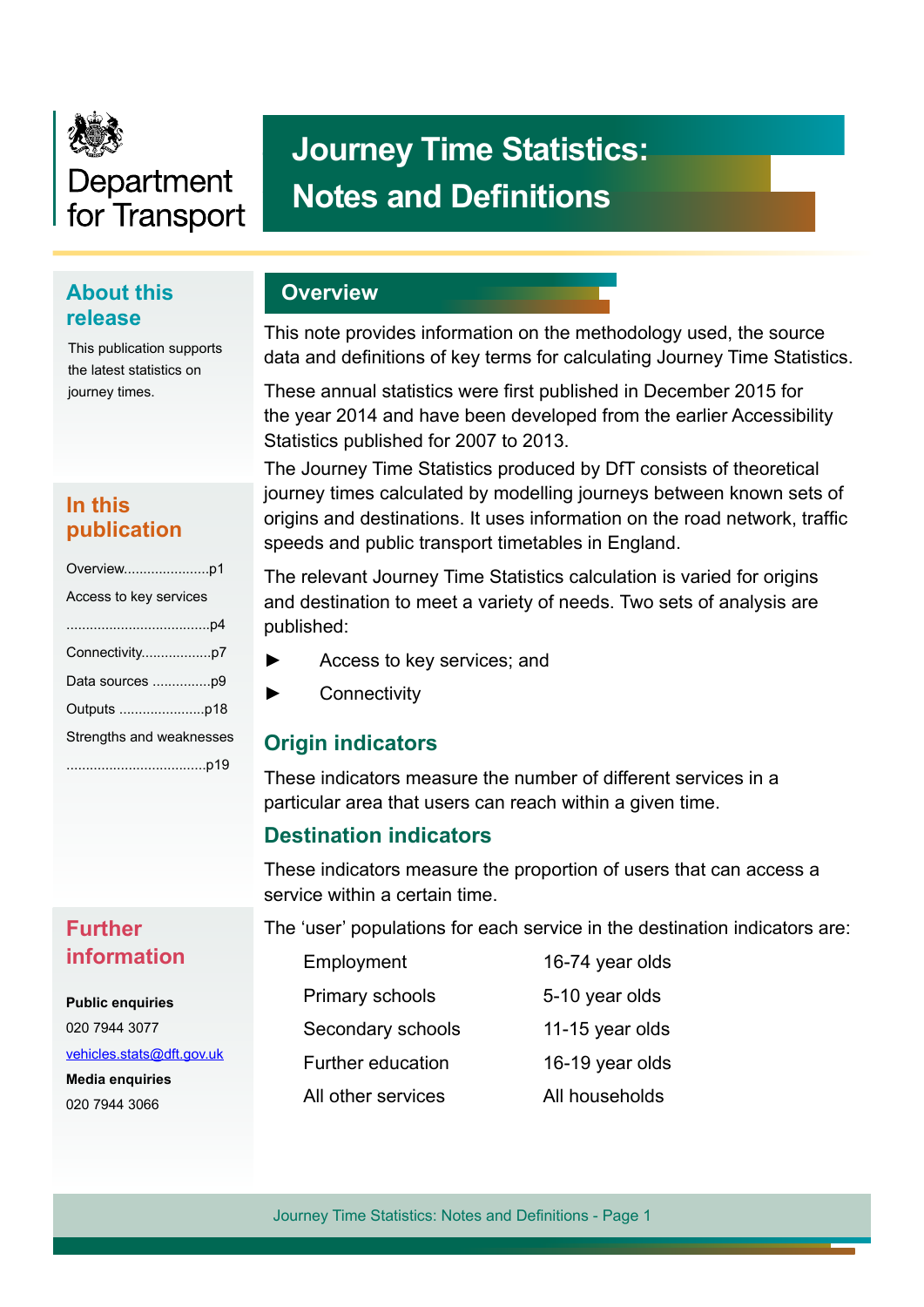# **Key services**

- ► Employment centres: Data used are the number of jobs in a Lower Super Output Area (LSOA). The data tables include results for employment centres of 3 different sizes (100-499 jobs, 500-4,999 jobs and at least 5,000 jobs). For the key services average, the 500-4,999 jobs definition is used for employment.
- ► Education: Locations of all open Primary schools, Secondary schools, Further Education and Sixth Form Colleges.
- ► General Practice (GP) surgeries: For 2017 based on the Patients Registered at a GP Practice dataset released by NHS Digital – previously this was based on a filtered dataset of NHS prescribers released by NHS Digital.
- ► Hospitals: Based on hospitals that are registered with the Care Quality Commission (CQC) and are managed by Acute Trusts.
- ► Food stores: Locations of grocery, supermarkets or convenience stores.
- ► Town centres: Locations of Town centres using a central focal point for the town mapped to the nearest road.

#### **Geography**

► Local authorities

In some parts of England there are two tiers of local authorities, and in others a single unitary authority. Statistics have been calculated for both types of authority - around 360 in all. These vary considerably in size, from a population of a few tens of thousands to over a million.

► Lower Layer Super Output Areas (LSOA)

LSOAs are small areas designed to be of a similar population size, with an average of approximately 1,500 residents or 650 households. There are 32,844 Lower-layer Super Output Areas (LSOAs) in England. They were determined by the Office for National Statistics for the reporting of small area statistics and are derived from the 2011 Census.

► Urban and rural definitions

This report uses the Defra Rural-Urban Classifcation, based on 2011 Census Output Areas. The Rural-Urban Classifcation defnes areas as rural if they fall outside of settlements with more than 10,000 resident population. See **Defra's Definitions and Local Authority Classification** for more details.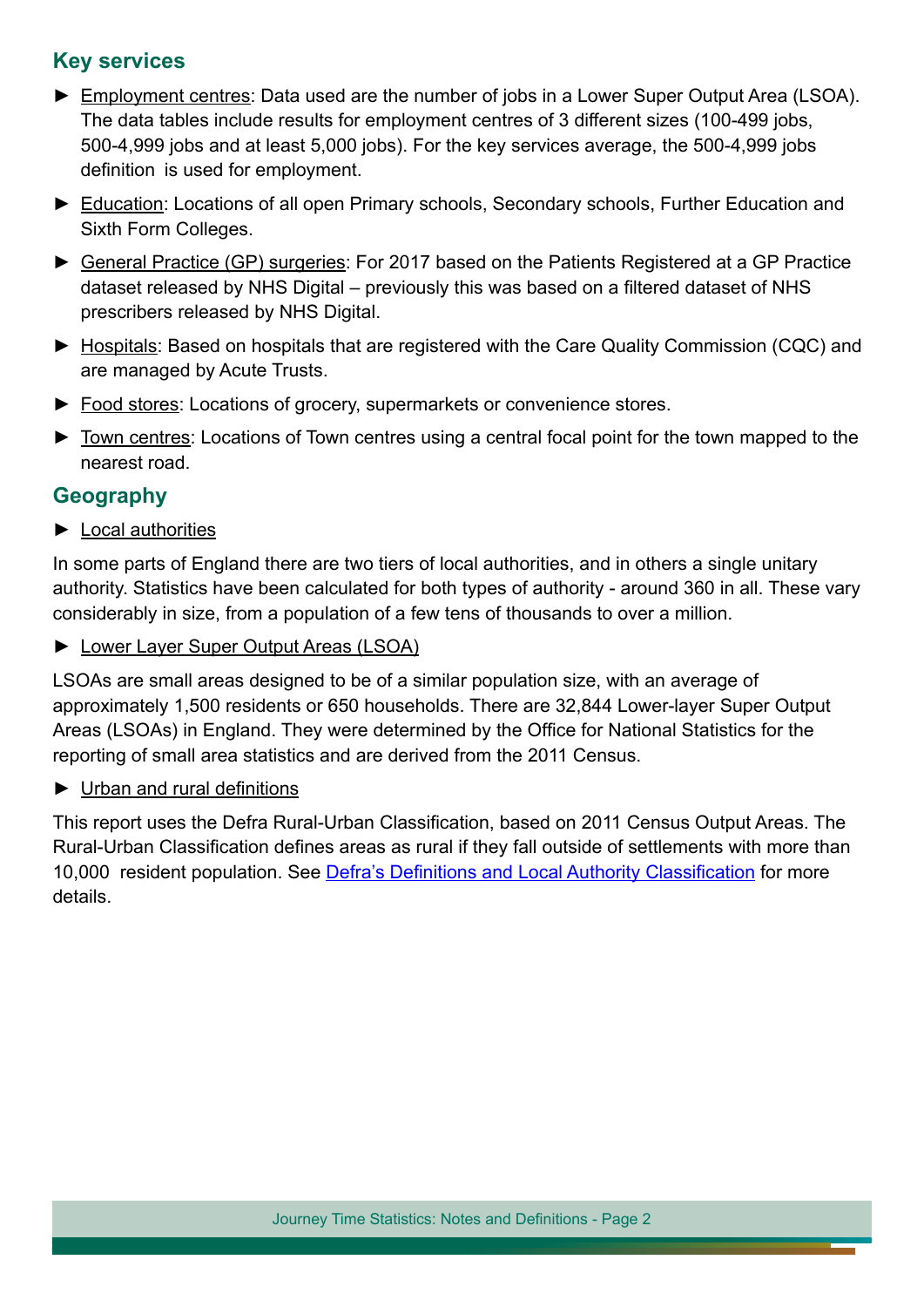#### **Journey time calculations**

The journey time calculations are carried out using a commercially available software package called TRACC, owned by Basemap. [TRACC](https://www.basemap.co.uk/tracc/) is a desktop application that uses public transport and highways data to create journey times from origins to destinations. It uses timetable information showing both arrival and departure times at stops from public transport services against a specifc time/day period. Highways information from road networks are used to fill the gaps between public transport services by creating a linear network that connects the origins, destinations and stops together. This provides a fully routable network of nodes and lines which is saved on fle as a graph network. The graph network has various constraints which can be altered to suit the user need such as distance travelled, interchange delays on public transport and stopping limitations on road networks. The TRACC software then queries the graph network with origin and destination coordinates and uses the Dijkstra shortest path algorithm to route between these points. This is an algorithm for finding the shortest distance for travel between the graph networks.

For a public transport journey, the journey time produced includes all walking elements of the journey, i.e. the walk from the origin of the journey to the road, from the road to public transport stops, any interchange of public transport using the road and then from the fnal stop to the destination via the road, and finally from the nearest point on the road network to the destination. The journey assumes arrival at the first stop one minute before the initial departure, with any subsequent interchange waiting times included as part of the final journey time.

Car, cycle or walk only journeys are similar except that once the road network is reached the journey proceeds link by link along the road network at speeds governed by data held in the model. These are specific to the mode, the road type, and in some cases the individual road link.

The 10 shortest journey times from each origin (i.e. Output Area) are calculated for each destination type. For the public transport / walking mode these consist of the 10 shortest journey times by either walking or public transport, after applying a 5 minute penalty for any journeys using public transport (to represent travellers arriving slightly early at the frst stop).

The journey times are representative of the 'morning peak'. This is made explicit for public transport / walking by requiring the journey to be completed between 7 and 10am, and for car journeys by using average traffic speeds for between 7 and 10am. For the cycle mode no actual speed data are available. The cycle speeds used are default assumptions, and are not based on a particular time of day.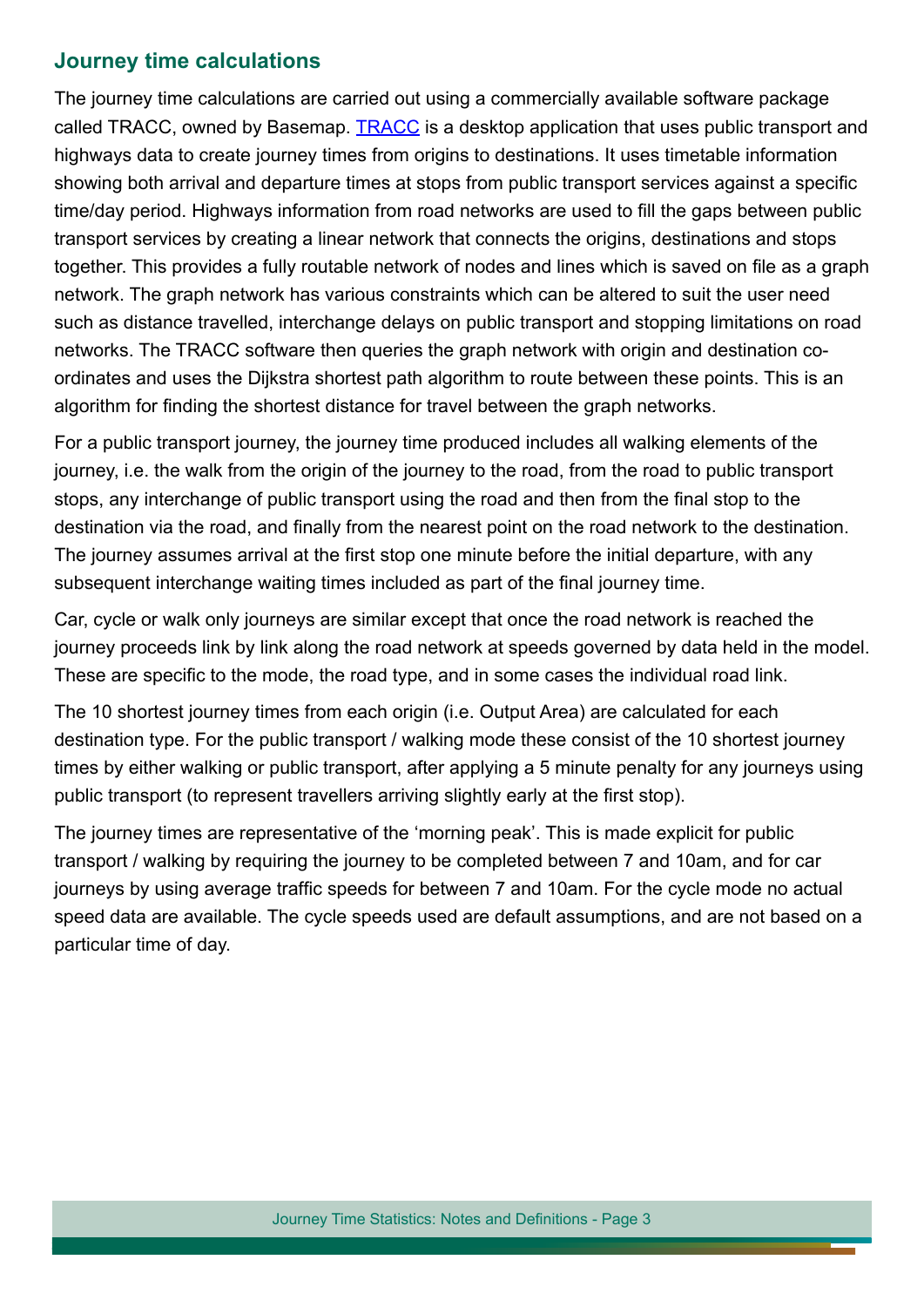#### **Access to key services**

The Access to Services analysis applies the Journey Times methodology to origins consisting of residential neighbourhoods and destinations consisting of centres of employment and a range of key local services. Journey times are calculated for three modes of transport: public transport; driving; and cycling. These journey times are then used to generate further indicators, as described in the **Outputs Section**.

The Access to Services calculation process and the coverage of the data set are very similar to those of the Accessibility Statistics from which they were developed. However, the calculation algorithm and a number of other features of the design are different, so the results are not directly comparable.

The statistics are designed to represent as much as possible the situation on a **Tuesday in October** of **the year to which they relate**. Data for the second week of October are used in the analysis, since this provides a fairly typical week, unaffected by major national holidays, school holidays or other seasonal effects. The origins, destinations and public transport timetables used are as far as possible for this date. The traffic data are averages for the preceding 12 months up to and including August. The road networks are those current at the start of the traffic data year.

#### **Outline of access to services calculation process**

**Origins** 171,372 Output Areas (OA) (*Census geography)*

**Destinations** Employment locations (3 sizes) Education (Primary schools, Secondary Schools, Further Education colleges) Health (GPs, Hospitals) Food stores Town centres

> **Transport data** Bus/rail timetables Road network Average road speeds

**Travel time calculation** Using TRACC software, similar to running millions of journey planner queries



#### **Output data**

Travel times from each of 32,844 Lower Super Output Areas (LSOA) to nearest 10 of each destination **x3 modes** Public transport / walk Cycle **Car x1 time period**  AM peak

# **Model parameters and assumptions**

# **General parameters**

Maximum journey time of **2 hours.**

Maximum journey distance of **100km.**

#### **Walking**

These apply to both:

walking between origin / destination and the transport networks at both ends of a journey by

Journey Time Statistics: Notes and Definitions - Page 4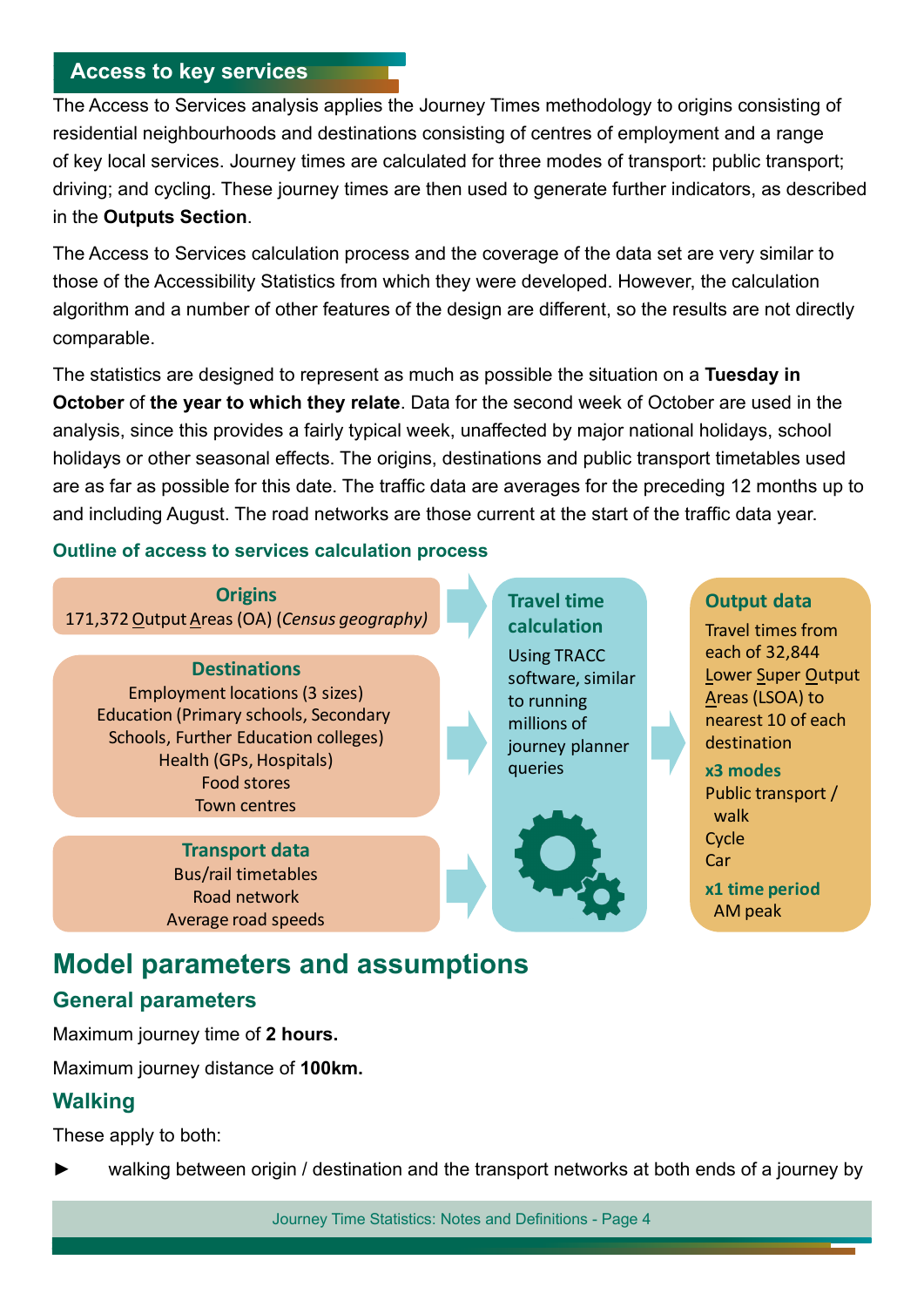any mode;

walk only journeys as part of the public transport / walk mode.

Maximum straight line distance between origin / destination and road network of **2km.** The algorithm will always use nearest point on network. For cycle or car modes, travel by cycle or car begins from this point. For public transport/walk, traveller walks along road network to the most suitable public transport stop, or direct to the destination if this is quicker.

Walking speed on road/path network of **4.8km/h.**

Walking speed off road/path network of **4.0km/h.**

#### **Public transport**

Interval within which door-to-door journey must be completed (required for timetable selection) is **7am to 10am on a Tuesday.**

Maximum walk distance of **3km** - this applies to walks from origin to first public transport stop, from last stop to destination, and also walking directly from origin to destination without using public transport at all.

Maximum number of potential frst public transport stops considered in routing algorithm is **100** (starting with the closest to origin).

Allowance for catching frst public transport service is **5 minutes** - added to any journey that involves boarding one or more public transport services.

Public transport speed – this is provided implicitly by the timetable information.

Interchange time of **5 minutes** (minimum interval allowed between arriving at a stop and catching another service).

Maximum straight line distance between public transport interchanges of **500m**.

Stop clustering at **150m** – groups together public transport stops within this distance of one another to speed up processing. The individual timetables for each service are retained.

# **Cycling speeds**

| <b>Road Type</b>                 | <b>Speed</b> |
|----------------------------------|--------------|
| Motorway                         | $0.0$ km/h   |
| Urban Motorway                   | $0.0$ km/h   |
| A road                           | 16.0 km/h    |
| <b>B</b> road                    | 16.0 km/h    |
| Minor road                       | 16.0 km/h    |
| Local street                     | 16.0 km/h    |
| Private road - restricted access | 4.8 km/h     |
| Private road - public access     | 16.0 km/h    |
| Pedestrian street                | 4.8 km/h     |
| Alley                            | 4.8 km/h     |

Parking time of **5 minutes** - added to all cycle journeys.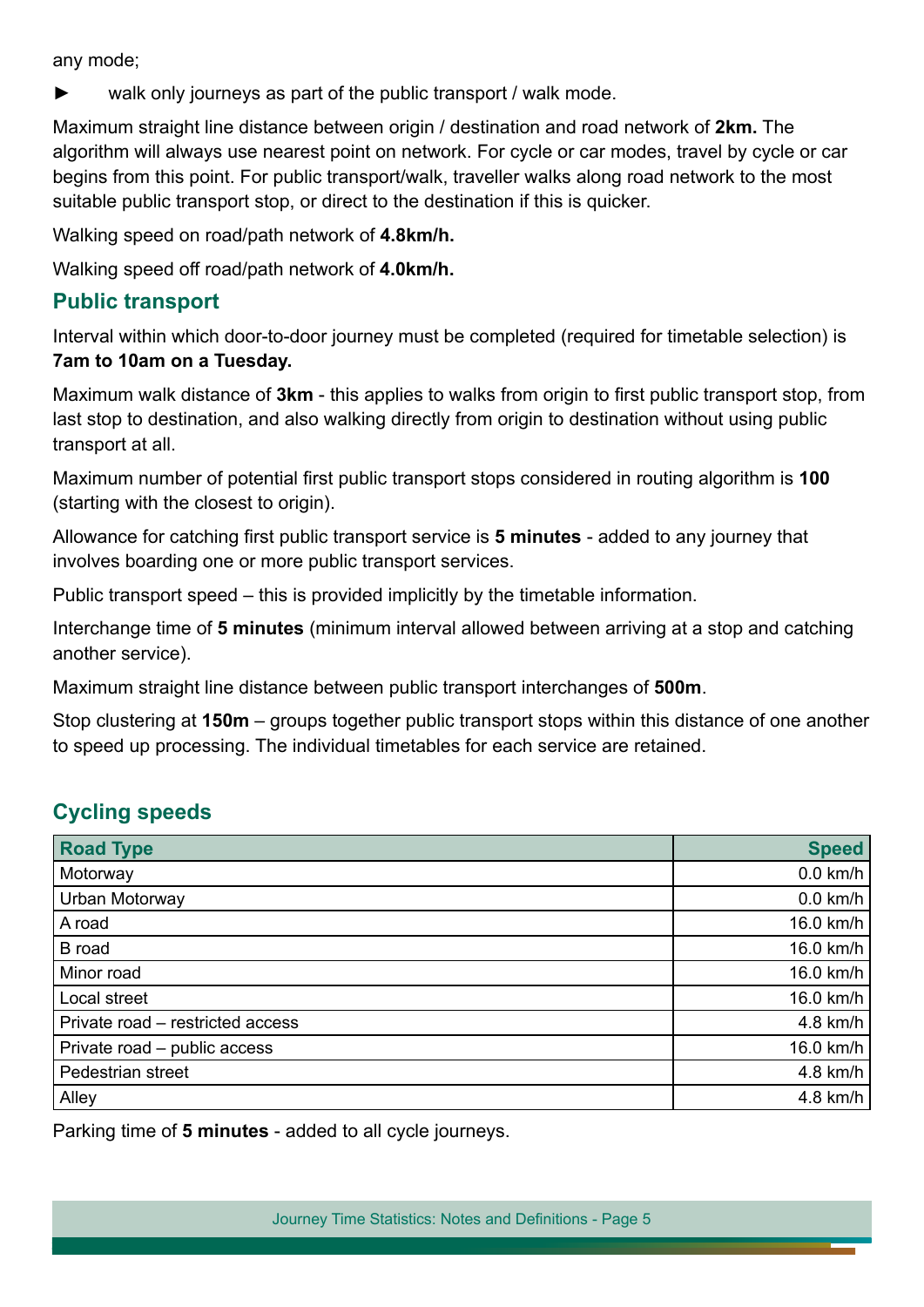# **Car speeds**

| <b>Type of road</b>              | 2014 | 2015 | 2016                  | 2017 |
|----------------------------------|------|------|-----------------------|------|
|                                  |      |      |                       |      |
|                                  |      |      | Default speeds (km/h) |      |
| Motorway                         | 79.5 | 77.0 | 77.5                  | 77.6 |
| Urban Motorway                   | 79.5 | 77.0 | 77.5                  | 77.6 |
| A road                           | 42.7 | 43.7 | 43.3                  | 43.2 |
| <b>B</b> road                    | 41.6 | 43.0 | 42.2                  | 41.9 |
| Minor road                       | 36.8 | 37.5 | 36.8                  | 36.3 |
| Local street                     | 19.2 | 17.8 | 18.8                  | 18.3 |
| Private road – restricted access | 17.0 | 16.7 | 16.2                  | 15.3 |
| Private road - public access     | 14.8 | 15.2 | 15.1                  | 13.6 |
| Pedestrian street                | 0.0  | 0.0  | 0.0                   | 0.0  |
| Alley                            | 0.0  | 0.0  | 0.0                   | 0.0  |

Car speeds are calculated for specifc links where more than 200 records exist otherwise the default speeds are used. Minimum journey time for a journey that uses a car is **5 minutes**.

# **Time at junctions**

Road normalisation is used for all modes of transport which converts each road link to a straight line to speed up processing. The true link length is retained for accurate speed/time calculations, but there could be a small effect on the calculation of shortest distance from the road network to destination points. Effect for origins is minimal due to origins being constrained to road nodes.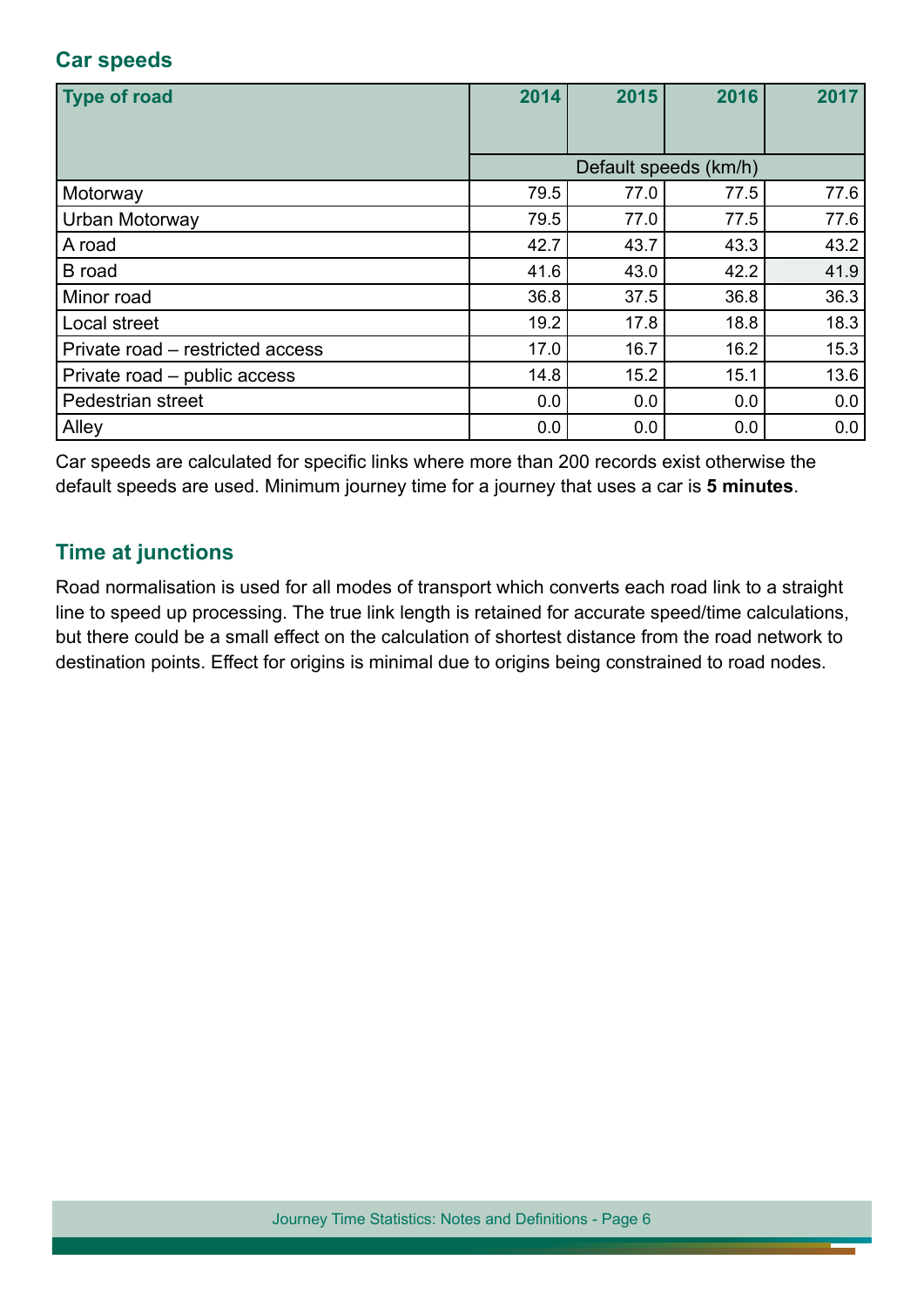## **Connectivity**

These experimental analyses are intended to apply the Journey Times methodology to a range of more strategic or economically significant destinations than the primarily local services covered by the Access to Services analyses; including airports and railway stations. The principle difference in the Connectivity approach from that of the Access to Services analyses is that journey times are calculated, as far as possible, to all accessible locations, rather than to just the nearest 10 examples. This tends to result in a much larger data set being generated. In some cases a longer maximum journey time may be allowed although this may depend on what is considered reasonable for the type of destination. Given these factors, a less detailed origin data set may be used than for Access to Services. This is both necessary, to limit the size of the data set, and acceptable where the typical journey lengths are longer.

The frst connectivity analyses published using the new Journey Time methods were released in Journey Time Statistics 2015, published in April 2017, for two destination sets – airports and rail stations. These analyses using the Journey Times methods superseded two earlier Connectivity Statistics reports published in 2014 and 2015 based on the old accessibility statistics methods, in the same way that the new Access to Services analyses have replaced the earlier Accessibility Statistics. Again, the connectivity results produced using the old and new methods are not directly comparable.

#### **Outline of Connectivity calculation**



#### **Model parameters and assumptions**

| Origins | Population weighted centroids (the central     |
|---------|------------------------------------------------|
|         | point) of 32,844 English LSOAs as specified in |
|         | the 2011 Census geography. These points were   |
|         | then constrained to the nearest road node, as  |
|         | for Access to Services method.                 |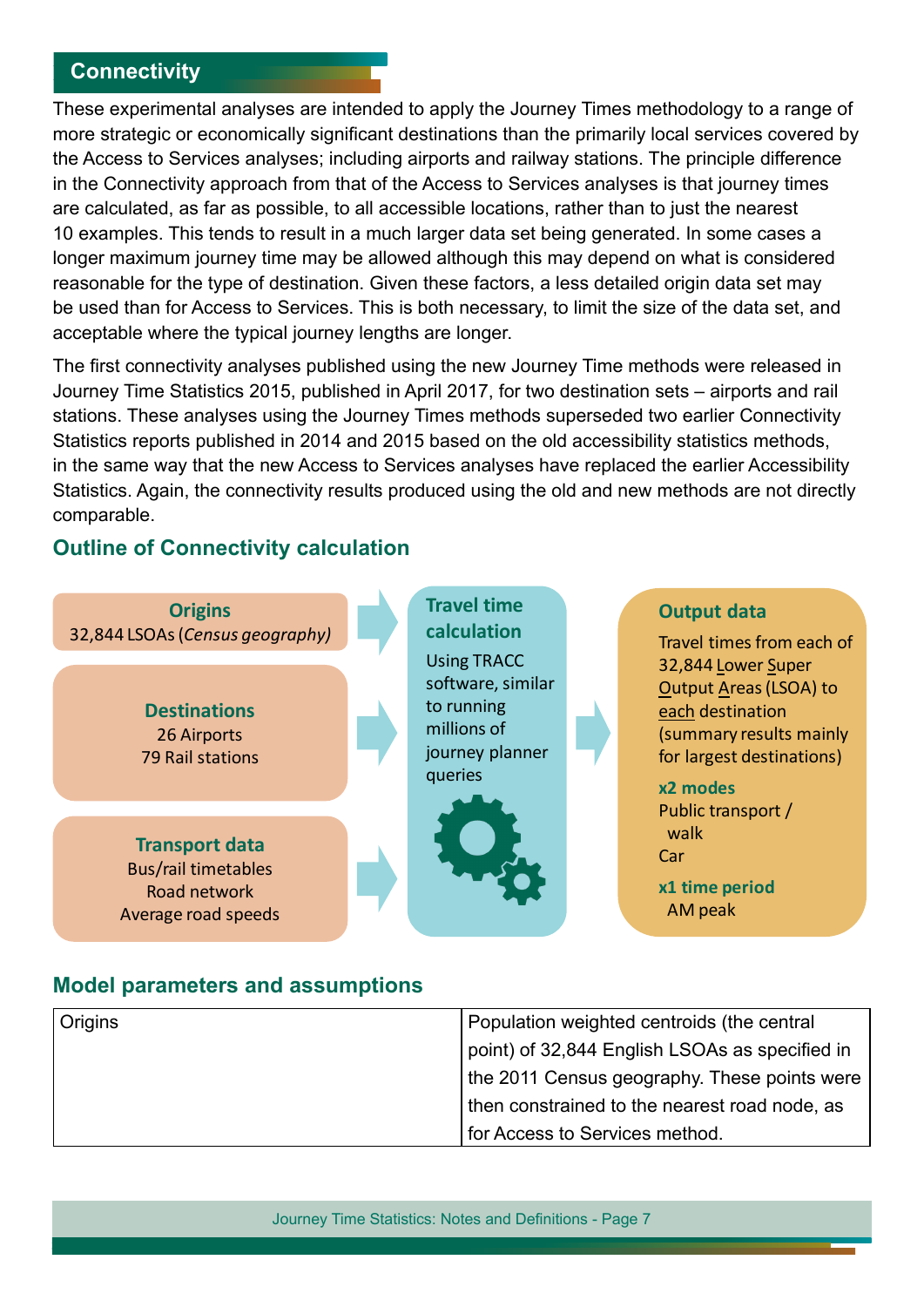| Journey Time Calculation | As for Access to Services, for public transport    |  |  |
|--------------------------|----------------------------------------------------|--|--|
|                          | walking and car modes only, except that a          |  |  |
|                          | maximum journey time of 240 minutes and            |  |  |
|                          | maximum straight line distance of 400km is         |  |  |
|                          | allowed.                                           |  |  |
| Outputs                  | Generally similar to Access to Services,           |  |  |
|                          | with different journey time classifications as     |  |  |
|                          | appropriate. Journey time results to specific      |  |  |
|                          | destinations are included – this is the key        |  |  |
|                          | difference in the Connectivity analyses.           |  |  |
|                          | 'Average journey times' and 'nearest'              |  |  |
|                          | destinations should be used with caution.          |  |  |
|                          | The average journey times exclude results          |  |  |
|                          | for areas with no available connection under       |  |  |
|                          | 240 minutes, which may become significant          |  |  |
|                          | in remote areas and for destinations are a         |  |  |
|                          | great distance from the origin. The 'nearest'      |  |  |
|                          | destination is the destination with the shortest   |  |  |
|                          | average journey time across the whole area         |  |  |
|                          | considered – which will be relatively large in the |  |  |
|                          | case of local authority level results.             |  |  |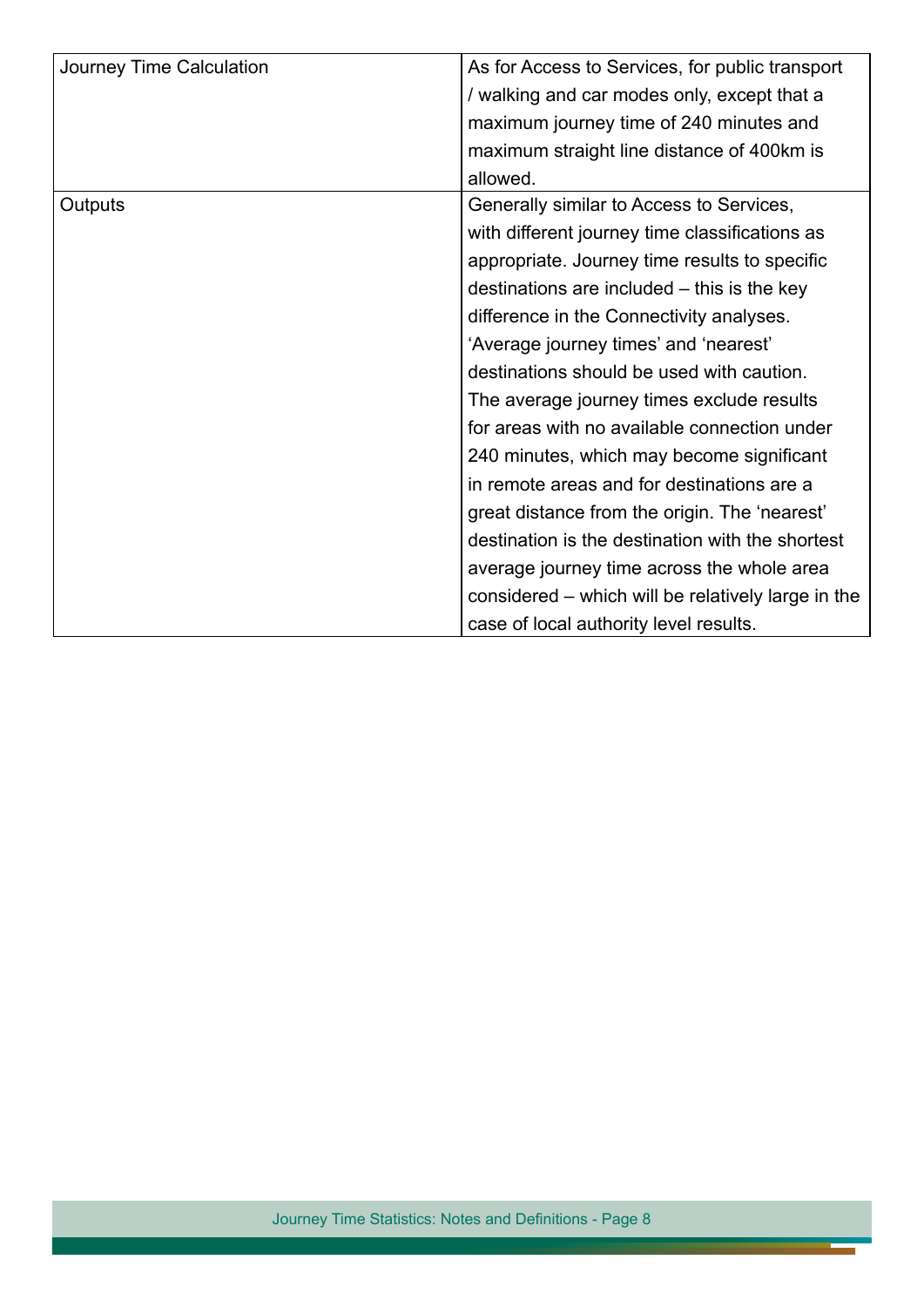#### **Origins**

The origins used for all Access to Services calculations are the 171,372 English Output Areas (OA) as specifed in the 2011 Census geography.

To provide the actual journey start point in each OA, the population weighted centroid of the OA was shifted to the nearest node (i.e. junction) on the road network. This was to avoid biasing the journey time results where the centroid of the OA was a long way from a road. In fact it is rare for an OA centroid to be more than about 100 metres from a road – only a tiny handful of OA in remote areas have centroids as much as 1km from a road. The OA centroids have been shifted onto the nearest road node rather than the nearest point on a road in order to reduce issues arising from normalising the road network.

| <b>Origin</b> | Data source for the origin points                       |  |  |
|---------------|---------------------------------------------------------|--|--|
| All           | Data: Population centroid of each Output Area in        |  |  |
|               | 2011.                                                   |  |  |
|               | Source: ONS 2011 Census Boundaries.                     |  |  |
|               | Further information: http://geoportal.statistics.gov.uk |  |  |

#### **Destinations**

The destinations used consist of three different sizes of employment centre and the locations of seven other types of key local service. For each of these key services a nationally consistent data set has been identifed or derived – further information on these is provided in this section.

Each destination is located by a 6-fgure National Grid reference. For the employment destinations this is taken to be the population weighted centroid of the LSOA.

| <b>Destination</b>          | <b>Number of locations</b> |        |        |        |
|-----------------------------|----------------------------|--------|--------|--------|
|                             | 2014                       | 2015   | 2016   | 2017   |
| Employment centres (small)  | 16,465                     | 16,625 | 16,930 | 17,194 |
| Employment centres (medium) | 9,235                      | 9,460  | 9,707  | 10,241 |
| Employment centres (large)  | 645                        | 676    | 719    | 785    |
| Primary schools             | 16,463                     | 16,484 | 16,655 | 16,927 |
| Secondary schools           | 3,365                      | 3,376  | 3,381  | 3,174  |
| Further education colleges  | 2,624                      | 2,606  | 2,418  | 2,304  |
| <b>GPs</b>                  | 9,257                      | 11,167 | 9,128  | 7,353  |
| Hospitals                   | 296                        | 278    | 278    | 277    |
| Food stores                 | 19,549                     | 19,746 | 21,665 | 20,987 |
| Town centres                | 1,211                      | 1,211  | 1,211  | 1,211  |

The data source for GP surgeries was reviewed and replaced for 2017.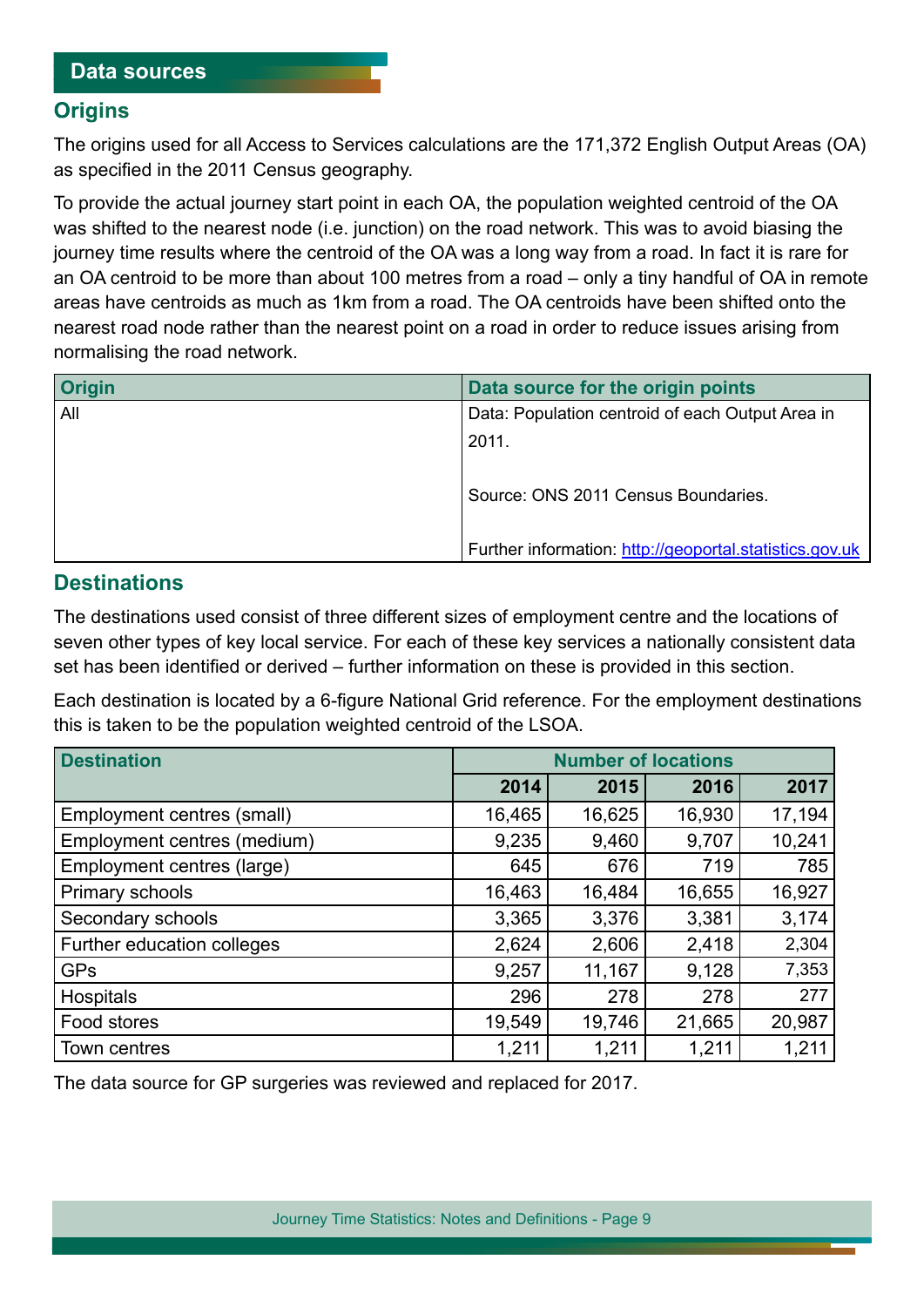# **Access to key services**

| <b>Destinations 2017</b>   | <b>Data source for the locations</b> | Data source for users of the                  |
|----------------------------|--------------------------------------|-----------------------------------------------|
|                            | of the service                       | <b>service</b>                                |
| Employment                 | Data: Number of jobs available       | Data: Number of 16-74 year                    |
|                            | in a LSOA in the year before         | olds in each output area.                     |
|                            | the calculation year.                |                                               |
|                            | <b>Source: ONS Business</b>          | Source: ONS mid-year                          |
|                            | Register Employment Survey.          | population estimates for<br>calculation year. |
|                            | Further information: https://        | <b>Further information: ONS</b>               |
|                            | www.nomisweb.co.uk/default.          | mid-year population estimates:                |
|                            | asp                                  | http://www.ons.gov.uk/ons/                    |
|                            |                                      | taxonomy/index.                               |
| Primary schools            | Data: Location of all open           | Data: Number of 5-10 year olds                |
|                            | primary schools in September         | in each output area.                          |
|                            | of calculation year.                 |                                               |
|                            | Source: The Department for           | Source: ONS mid-year                          |
|                            | Education (DfE) Edubase.             | population estimates for                      |
|                            |                                      | calculation year.                             |
|                            | Further information: https://get-    | Further information: ONS                      |
|                            | information-schools.service.         | mid-year population estimates:                |
|                            | gov.uk/                              | http://www.ons.gov.uk/ons/                    |
|                            |                                      | taxonomy/index.                               |
| Secondary schools          | Data: Location of all open           | Data: Number of 11-15 year                    |
|                            | secondary schools in                 | olds in schools in each output                |
|                            |                                      |                                               |
|                            | September of calculation year.       | area.                                         |
|                            | Source: DfE Edubase.                 | Source: ONS mid-year                          |
|                            |                                      | population estimates for                      |
|                            |                                      | calculation year.                             |
|                            | Further information: https://get-    | <b>Further information: ONS</b>               |
|                            | information-schools.service.         | mid-year population estimates:                |
|                            | gov.uk/                              | http://www.ons.gov.uk/ons/                    |
|                            |                                      | taxonomy/index.                               |
| Further education colleges | Data: Location of all open           | Data: Number of 16-19 year                    |
|                            | further education and sixth          | olds in each output area.                     |
|                            | form colleges/school sixth form      |                                               |
|                            | in September of calculation          |                                               |
|                            | year.                                |                                               |
|                            | Source: DfE Edubase.                 | Source: ONS mid-year                          |
|                            |                                      | population estimates for                      |
|                            |                                      | calculation year.                             |
|                            | Further information: https://        | <b>Further information: ONS</b>               |
|                            | get-information-schools.             | mid-year population estimates:                |
|                            | service.gov.uk/                      | http://www.ons.gov.uk/ons/<br>taxonomy/index. |

Journey Time Statistics: Notes and Definitions - Page 10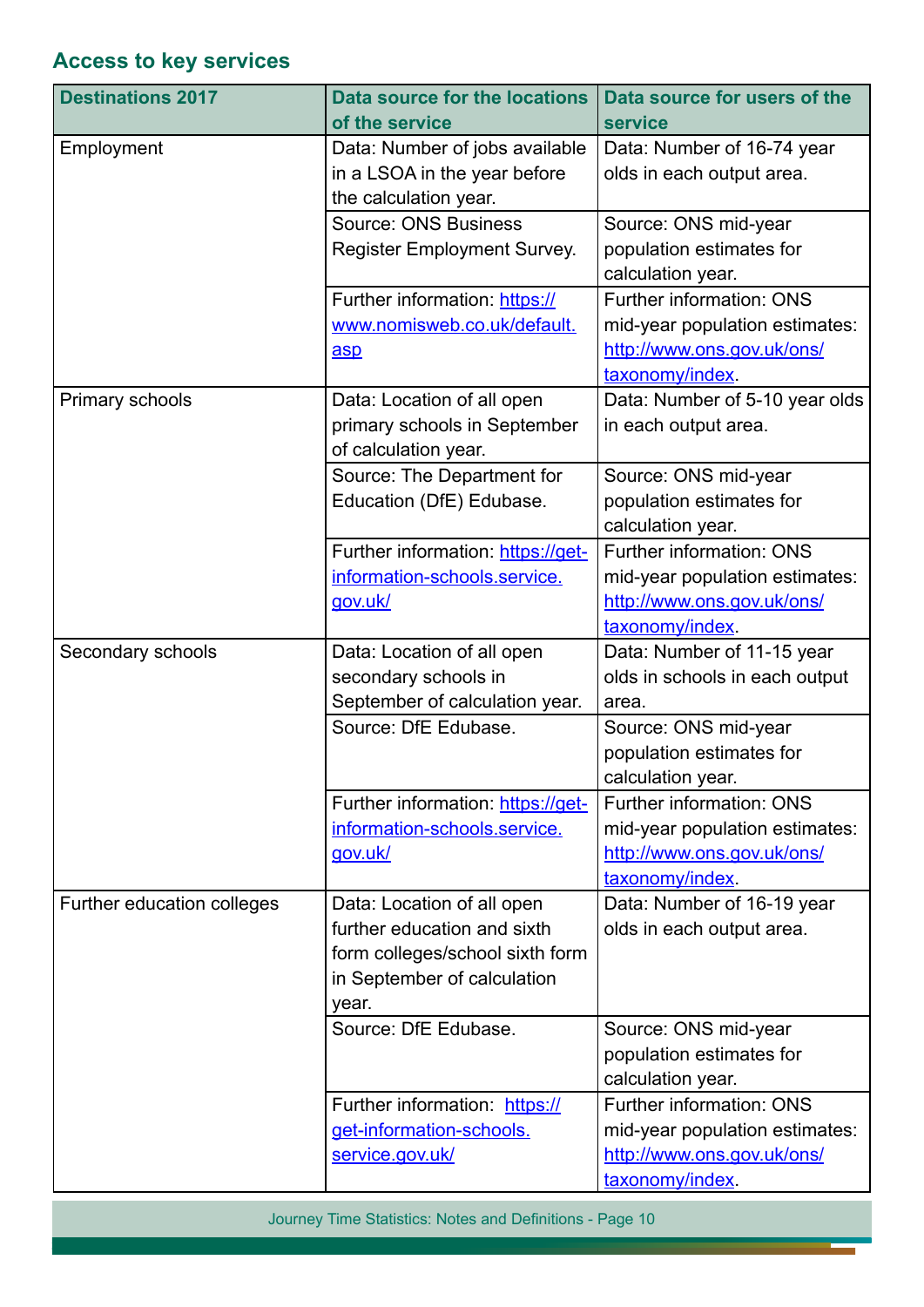| <b>Destinations 2017</b> | <b>Data source for the locations</b> | Data source for users of the    |
|--------------------------|--------------------------------------|---------------------------------|
|                          | of the service                       | service                         |
| <b>GPs</b>               | Data: Locations of GP                | Data: Number of households in   |
|                          | surgeries with registered            | each output area.               |
|                          | patients in October of               |                                 |
|                          | calculation year.                    |                                 |
|                          | Source: NHS Digital table of         | Source: 2011 Census +           |
|                          | Registered patients at GP            | Local Authority (LA) updates    |
|                          | practices                            | from the Ministry of Housing,   |
|                          |                                      | <b>Communities &amp; Local</b>  |
|                          |                                      | Government (MHCLG) mid-         |
|                          |                                      | year household projections of   |
|                          |                                      | calculation year.               |
|                          | Further information: https://        | Further information: 2011       |
|                          | digital.nhs.uk/data-and-             | Census: http://www.nomisweb.    |
|                          | information/publications/            | co.uk/census/2011               |
|                          | statistical/patients-registered-     | MHCLG mid-year household        |
|                          | at-a-gp-practice                     | projections: https://www.gov.   |
|                          |                                      | uk/government/statistical-data- |
|                          |                                      | sets/live-tables-on-household-  |
|                          |                                      | projections                     |
| Hospitals                | Data: Location of hospitals.         | Data: Number of households in   |
|                          |                                      | each output area.               |
|                          | Source: Care Quality                 | Source: 2011 Census + LA        |
|                          | Commission - Directory of            | updates from MHCLG mid-         |
|                          | places that provide care.            | year household projections of   |
|                          |                                      | calculation year.               |
|                          | Further information: http://www.     | Further information: 2011       |
|                          | cgc.org.uk/content/how-get-          | Census: http://www.nomisweb.    |
|                          | and-re-use-cgc-information-          | co.uk/census/2011               |
|                          | and-data                             | MHCLG mid-year household        |
|                          |                                      | projections: https://www.gov.   |
|                          |                                      | uk/government/statistical-data- |
|                          |                                      | sets/live-tables-on-household-  |
|                          |                                      | projections                     |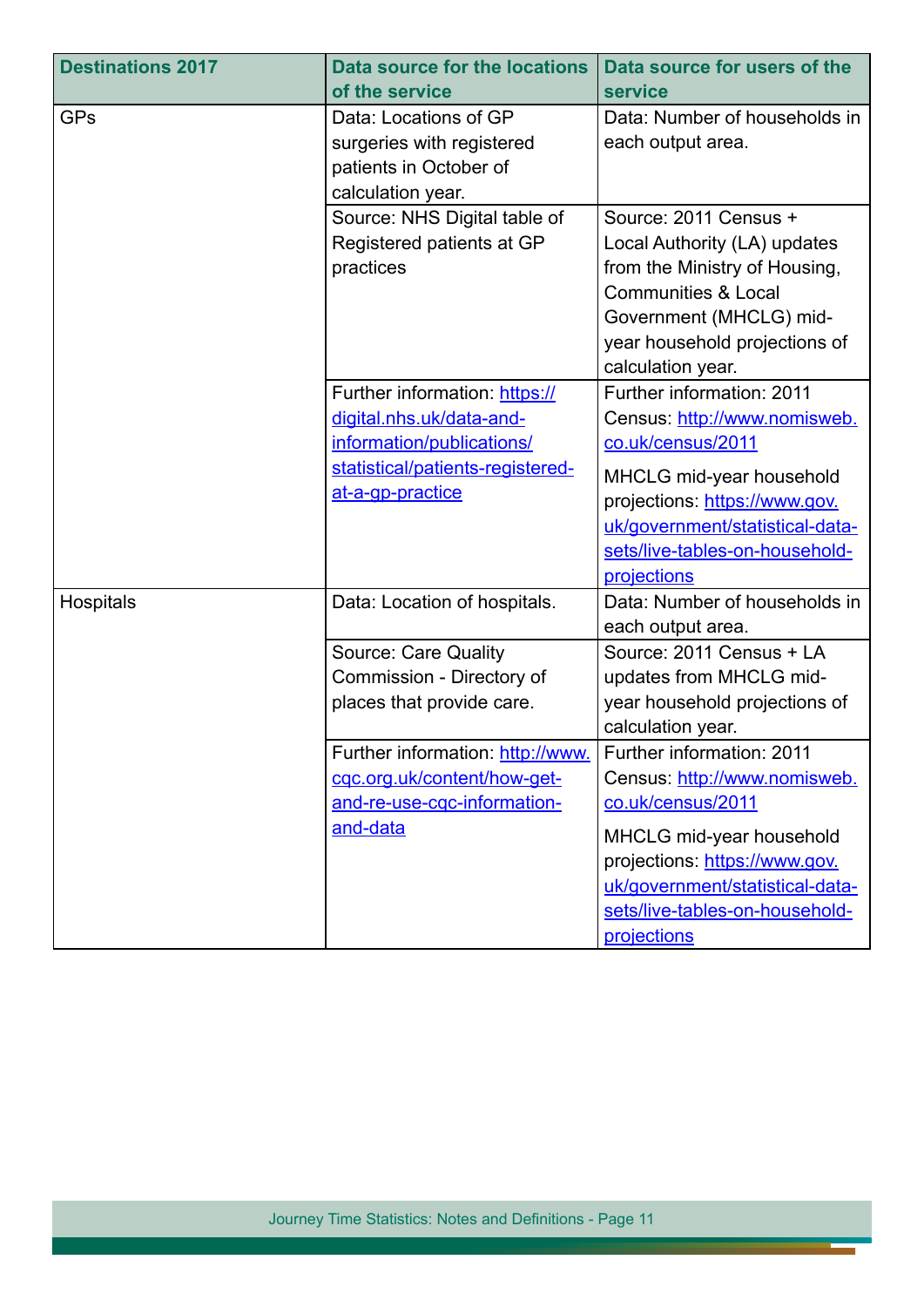| <b>Destinations 2017</b> | <b>Data source for the locations</b>                                                                                            | Data source for users of the                                                                                                                                                                                                    |
|--------------------------|---------------------------------------------------------------------------------------------------------------------------------|---------------------------------------------------------------------------------------------------------------------------------------------------------------------------------------------------------------------------------|
|                          | of the service                                                                                                                  | service                                                                                                                                                                                                                         |
| Food stores              | Data: Location of grocery/<br>supermarkets or convenience<br>stores in October of calculation<br>year.                          | Data: Number of households in<br>each output area.                                                                                                                                                                              |
|                          | Source: The Local Data<br>Company                                                                                               | Source: 2011 Census + LA<br>updates from MHCLG mid-<br>year household projections of<br>calculation year.                                                                                                                       |
|                          | Further information: https://<br>www.localdatacompany.com/                                                                      | Further information: 2011<br>Census: http://www.nomisweb.<br>co.uk/census/2011                                                                                                                                                  |
|                          |                                                                                                                                 | MHCLG mid-year household<br>projections: https://www.gov.<br>uk/government/statistical-data-<br>sets/live-tables-on-household-<br>projections                                                                                   |
| Town centres             | Data: Location of town centres<br>in 2004.                                                                                      | Data: Number of households in<br>each output area.                                                                                                                                                                              |
|                          | Source: MHCLG Town Centre<br>and retail planning statistics for<br>England and Wales.                                           | Source: 2011 Census + LA<br>updates from MHCLG mid-<br>year household projections of<br>calculation year.                                                                                                                       |
|                          | Further information: https://<br>data.gov.uk/dataset/<br>ed07b21f-0a33-49e2-9578-<br>83ccbc6a20db/english-town-<br>centres-2004 | Further information: 2011<br>Census: http://www.nomisweb.<br>co.uk/census/2011<br>MHCLG mid-year household<br>projections: https://www.gov.<br>uk/government/statistical-data-<br>sets/live-tables-on-household-<br>projections |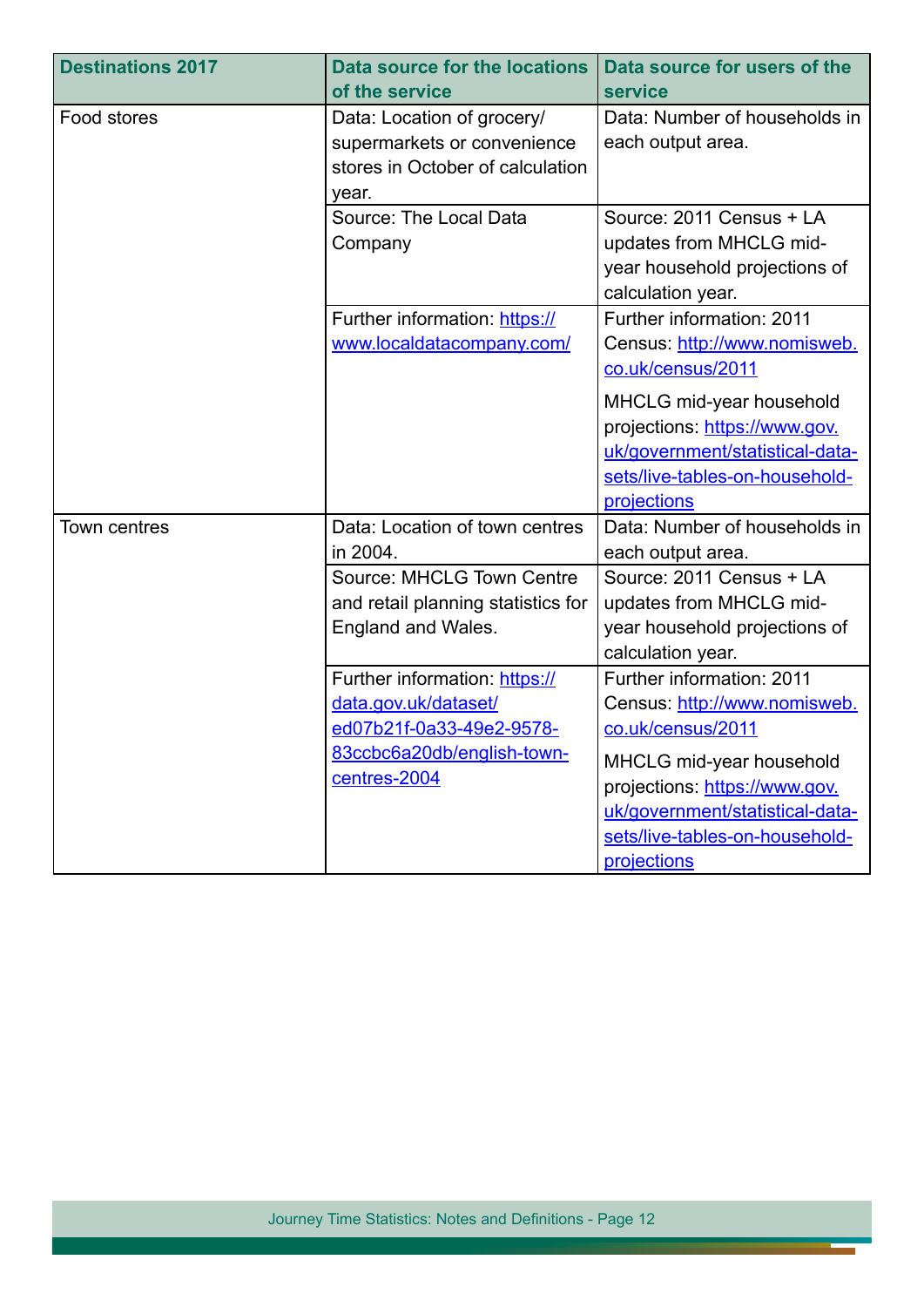# **GP destination data**

The GP surgery destinations used from 2014 to 2016 are based on the list of practices maintained by the Organisational Data Service of the Health & Social Care Information Centre, and published at [https://digital.nhs.uk/services/organisation-data-service/data-downloads/gp-and-gp-practice](https://digital.nhs.uk/services/organisation-data-service/data-downloads/gp-and-gp-practice-related-data)[related-data](https://digital.nhs.uk/services/organisation-data-service/data-downloads/gp-and-gp-practice-related-data). This was supplemented with information on branch surgeries from the same source. Grid references were derived from the postcode using the Office for National Statistics (ONS) Postcode Address File. Practices with identical postcodes were taken to be duplicates or colocated, and all additional records after the first were removed.

From 2017, the list of GP locations is taken from the NHS Digital publication of Registered patients at GP practices for October of the calculation year. This had the effect of reducing the number of locations in the dataset, but removed the need for manual adjustments and produces a more stable list defned as GP practices with registered patients. Grid references were derived from the postcode using the Office for National Statistics (ONS) Postcode Address File.

# **Hospital destination data**

The starting point for hospital sites is the Care Quality Commission's (CQC) list of 'active locations' dataset, which is thought to be the most-up-to date and freely available source of data on individual National Health Service (NHS) and social care 'sites' or hospitals. A criteria was developed in consultation with the Department of Health to reduce the list down to capture only the key hospitals. The following have been removed and individual records have been inspected to remove further examples of these cases and for any duplicates:

- care home records;
- non-NHS providers;
- sites not associated with acute providers;
- any remaining sites that are associated with Specialist Trusts (usually single speciality Trusts or Sites);
- records where it is evident from the name that the record is not a hospital (e.g. headquarters, specialist units.)

This gave a fnal list of 278 hospitals in 2017 run by Acute (non-specialist) Trusts. As well as covering all general hospitals this will still include some with a largely or entirely community or rehabilitation role, where these happen to be managed by an Acute Trust. It was considered on balance better to leave these in the list, rather than risk adding further subjectivity to the selection. Whilst not perfect, it is considered that the resulting list is a significant improvement on that used previously.

**Steps taken to produce hospital data set**

Remove records where **Care Home** = Y

Remove records where **Provider ID** begins 1-

Keep records where **Benchmark Group** is Care Home or **Cluster Group** is Acute

Filter the trust site locations by name to remove obvious non-hospital sites. Key words

used for this process are: birth, dental, house, clinic, grange, lodge, infrmary, health, community, unit, surgery, centre

Manual review of remaining locations

Journey Time Statistics: Notes and Definitions - Page 13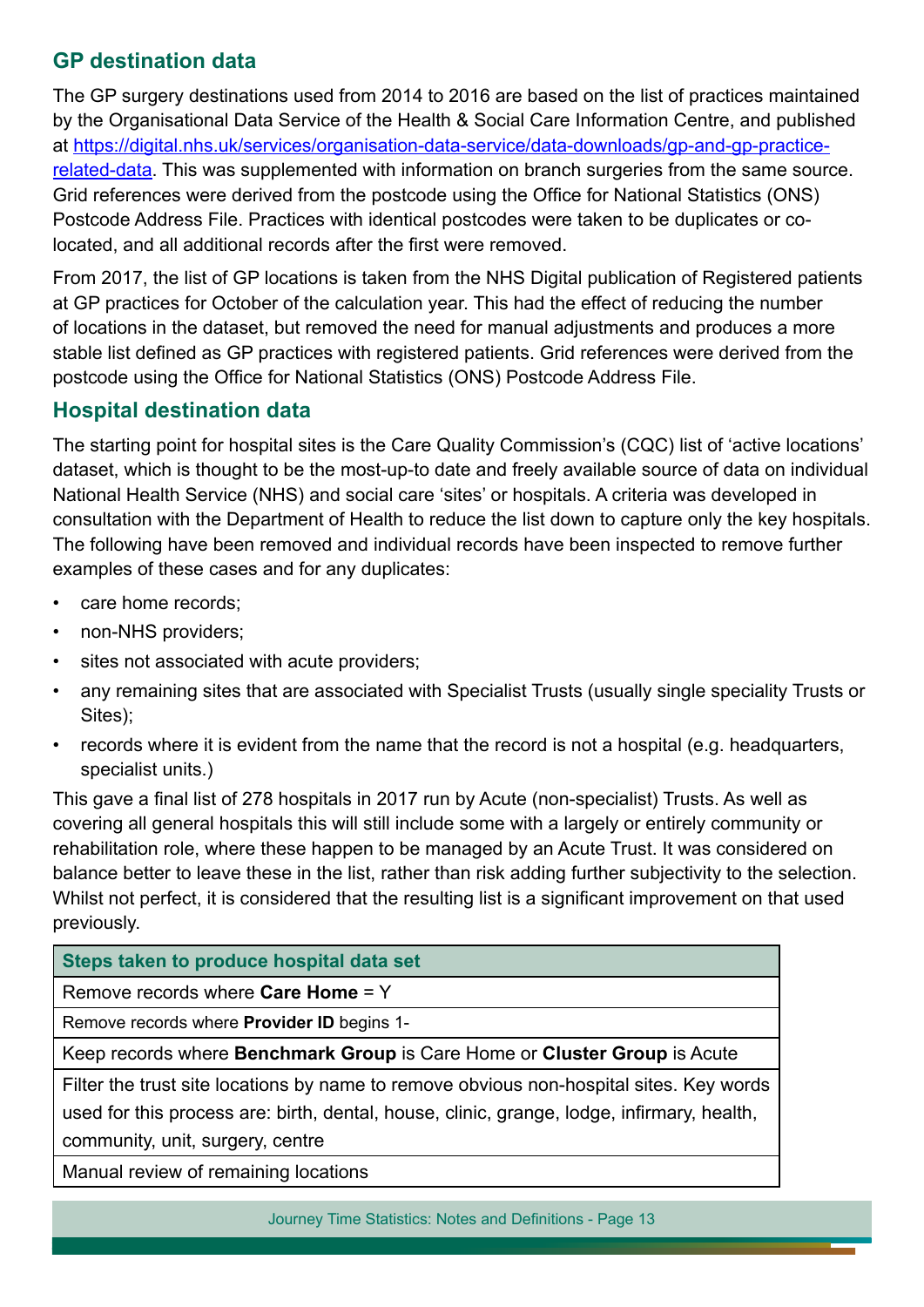# **Employment destination data**

The employment centres are defined by the number of jobs existing in each English LSOA, taken from the Business Register Employment Survey. Large Employment Centres are defned as those with 5,000 or more jobs, Medium Employment Centres as those with 500 or more jobs, up to 4,999 and Small Employment Centres as those with 100 or more jobs, up to 499.

Data are downloaded from the Nomis website; although LSOA level BRES data has safeguarded access, access can be requested through the site. The chosen data download options are LSOA2011 geography, date as calculation year, variable as employment status where the value is employed, and the measure chosen is a count.

For the 2016 destination set, the BRES changed from 2001 census geography to 2011 census geography. The majority of LSOA boundaries are unchanged between these datasets, but some have been merged or split. Therefore the employment destination indicators are not strictly comparable between 2015 and 2016 Journey Time statistics. See [https://www.ons.gov.uk/](https://www.ons.gov.uk/methodology/geography/ukgeographies/censusgeography) [methodology/geography/ukgeographies/censusgeography](https://www.ons.gov.uk/methodology/geography/ukgeographies/censusgeography) for further information.

#### **Education destination data**

The education destination datasets are taken from the Department for Education database of educational establishments. The database was fltered to remove those establishments that were not open during the school year starting in September of the calculation year. Further flters were applied to remove special educational establishments, boarding schools and selective schools, and then to select schools at each phase of education for primary and secondary schools and further educational establishments. The following table lists the flters used.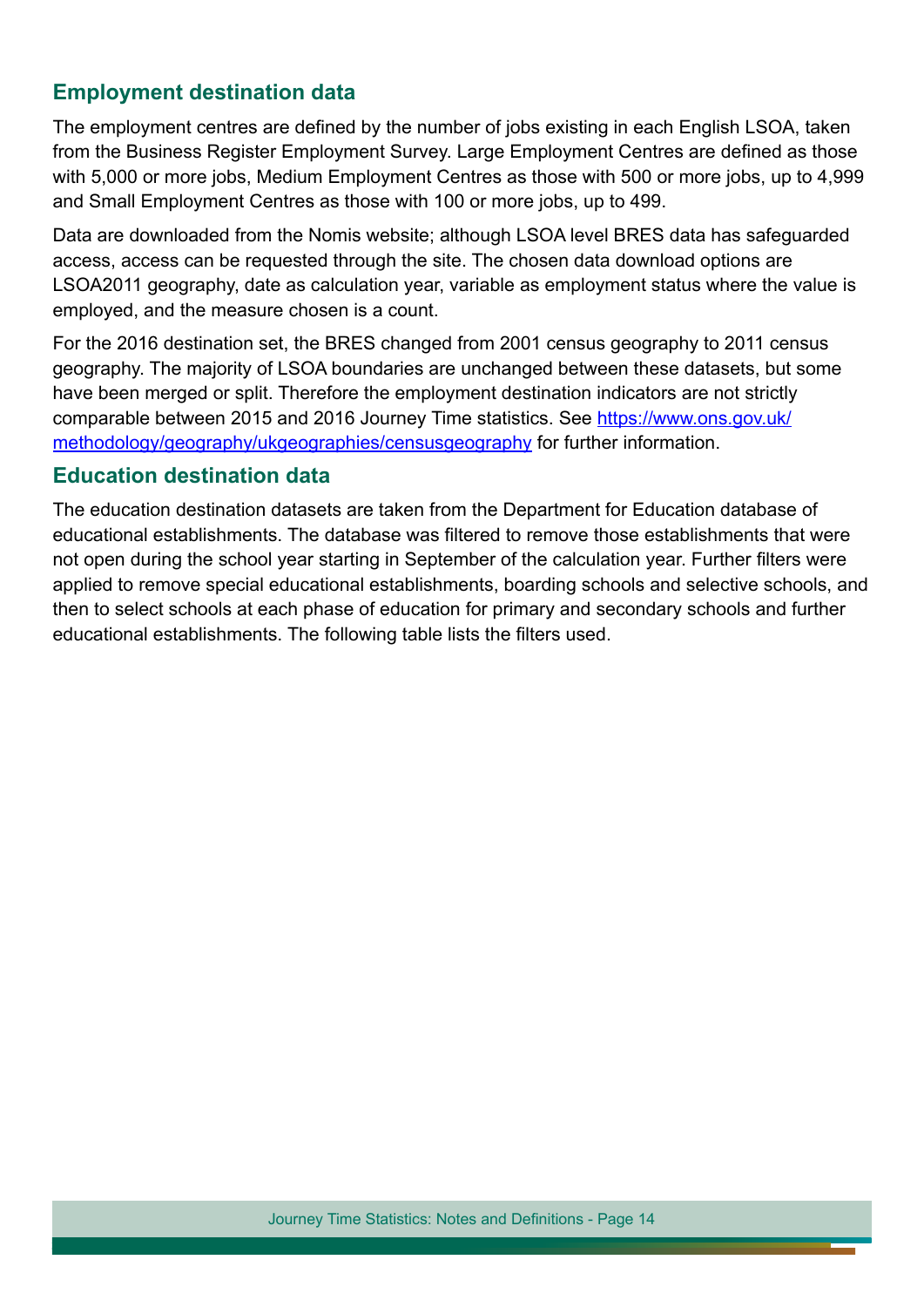| <b>Phase of</b>  | <b>Code Variable</b>   | Variable            | <b>Selected codes and values</b>      |                           |
|------------------|------------------------|---------------------|---------------------------------------|---------------------------|
| <b>Education</b> |                        |                     |                                       |                           |
| All Schools      | OpenDate               |                     |                                       | 30/08/17 or earlier; NULL |
|                  | CloseDate              |                     |                                       | 30/08/18 or later; NULL   |
|                  | TypeOfEstablishment    | TypeOfEstablishment | 1                                     | Community school          |
|                  | $Code_$                |                     |                                       |                           |
|                  |                        |                     |                                       |                           |
|                  |                        |                     |                                       |                           |
|                  |                        |                     |                                       |                           |
|                  |                        |                     | $\overline{2}$                        | Voluntary aided school    |
|                  |                        |                     | $\overline{3}$                        | Voluntary controlled      |
|                  |                        |                     |                                       | school                    |
|                  |                        |                     | 5                                     | <b>Foundation school</b>  |
|                  |                        |                     | 6                                     | City technology college   |
|                  |                        |                     | 12                                    | Foundation special        |
|                  |                        |                     |                                       | school                    |
|                  |                        |                     | 18                                    | Further education         |
|                  |                        |                     | 28                                    | Academy sponsor led       |
|                  |                        |                     | 29                                    | Higher education          |
|                  |                        |                     |                                       | institutions              |
|                  |                        |                     | 31                                    | Sixth form centres        |
|                  |                        |                     | 32                                    | Special post 16           |
|                  |                        |                     |                                       | institution               |
|                  |                        |                     | 34                                    | Academy converter         |
|                  |                        |                     | 35                                    | Free schools              |
|                  |                        |                     | 36                                    | Free schools special      |
|                  |                        |                     | 39                                    | Free schools 16 to 19     |
|                  |                        |                     | 40<br>University technical<br>college |                           |
|                  |                        |                     |                                       |                           |
|                  |                        |                     | 41                                    | Studio schools            |
|                  |                        |                     | 45                                    | Academy 16-19             |
|                  |                        |                     |                                       | converter                 |
|                  |                        |                     | 46                                    | Academy 16 to 19          |
|                  |                        |                     |                                       | sponsor led               |
|                  | Boarders Code          | <b>Boarders</b>     | $\mathbf 0$                           | Not applicable            |
|                  |                        |                     | 1                                     | No boarders               |
|                  |                        |                     | $9\,$                                 | <b>NULL</b>               |
|                  | AdmissionsPolicy_Code_ | AdmissionsPolicy    | $\mathbf 0$                           | Not applicable            |
|                  |                        |                     | 4                                     | Non-selective             |
|                  |                        |                     | $9\,$                                 | <b>NULL</b>               |
| Primary          | PhaseOfEducation_Code_ | PhaseOfEducation    | $\overline{2}$                        | Primary                   |
| schools          |                        |                     | $\sqrt{3}$                            | Middle deemed primary     |
|                  |                        |                     | $\overline{7}$                        | All through               |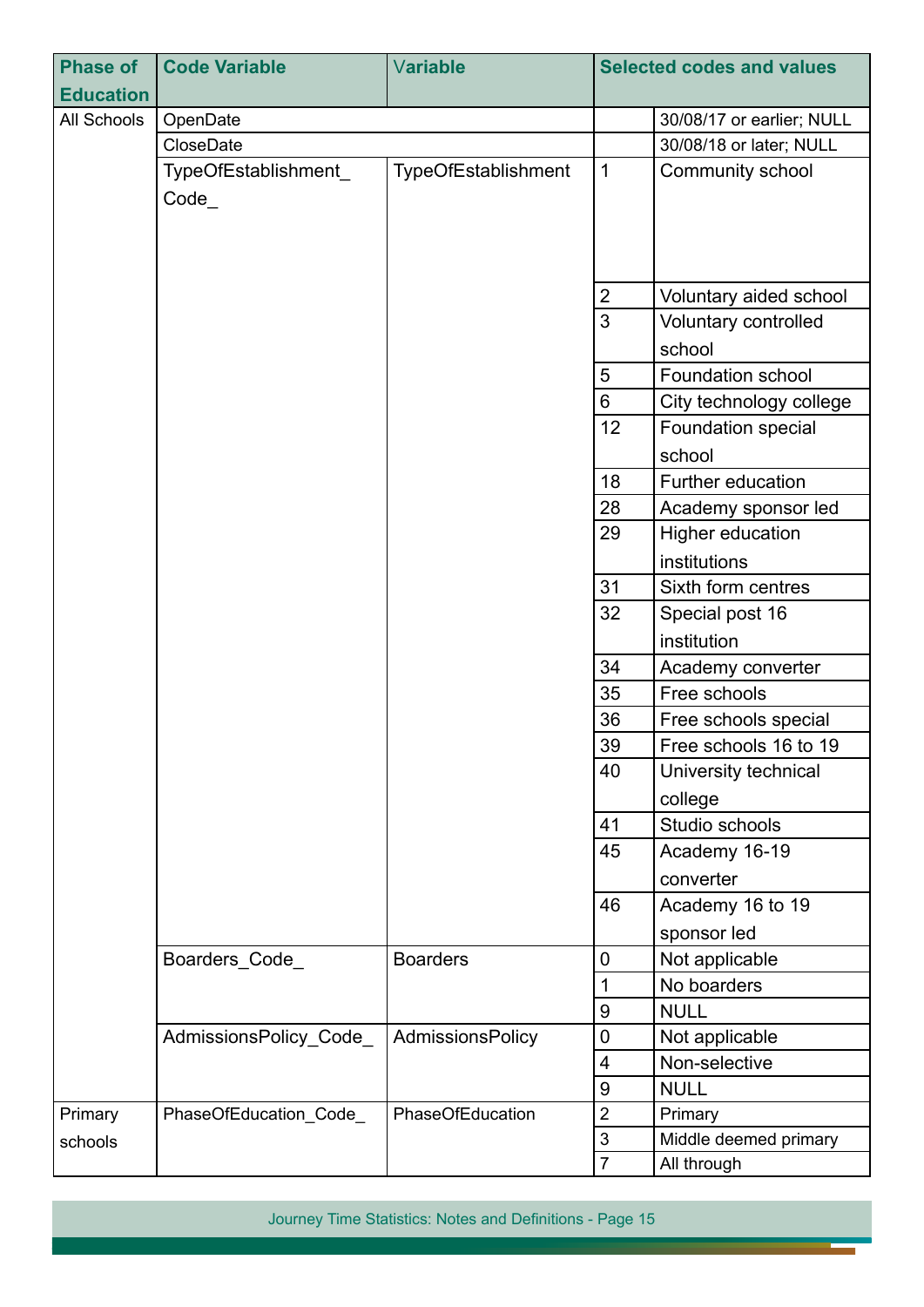| <b>Phase of</b><br><b>Education</b> | <b>Code Variable</b>    | Variable               |             | <b>Selected codes and values</b> |  |
|-------------------------------------|-------------------------|------------------------|-------------|----------------------------------|--|
| Secondary                           | PhaseOfEducation_Code_  | PhaseOfEducation       | 0           | Not applicable                   |  |
| schools                             |                         |                        | 4           | Secondary                        |  |
|                                     |                         |                        | 5           | Middle deemed secondary          |  |
|                                     |                         |                        | 7           | All through                      |  |
|                                     | Statutory High age      |                        | $>= 16$     |                                  |  |
|                                     | Statutory Low age       |                        | < 16        |                                  |  |
| FE.                                 | PhaseOfEducation Code   | PhaseOfEducation       | 4           | Secondary                        |  |
|                                     |                         |                        | 5           | Middle deemed secondary          |  |
|                                     |                         |                        | 6           | 16 plus                          |  |
|                                     |                         |                        | 7           | All through                      |  |
|                                     | Statutory High age      |                        | >16         |                                  |  |
|                                     | OfficialSixthForm_Code_ | OfficialSixthForm      | $\mathbf 0$ | Not applicable                   |  |
|                                     |                         |                        | 1           | Has a sixth form                 |  |
|                                     |                         |                        | 9           | <b>NULL</b>                      |  |
| <b>OR</b>                           |                         |                        |             |                                  |  |
| <b>FE</b>                           | EstablishmentTypeGroup  | EstablishmentTypeGroup | $\mathbf 1$ | Colleges                         |  |
|                                     | code                    |                        |             |                                  |  |

#### **Food Stores destination data**

The food stores destination dataset is purchased from [The Local Data Company](https://www.localdatacompany.com/) and includes all branches of multiple food store chains. Although some data are available for independent food stores, this only exists within town centres and so has not been included.

# **Connectivity**

| <b>Destinations</b> | <b>Data source for the locations</b><br>of the service                                                                                                                                                                                                                                             | Data source for users of the<br><b>service</b>                                                                                                                                                                                                                                                                                                                                                            |
|---------------------|----------------------------------------------------------------------------------------------------------------------------------------------------------------------------------------------------------------------------------------------------------------------------------------------------|-----------------------------------------------------------------------------------------------------------------------------------------------------------------------------------------------------------------------------------------------------------------------------------------------------------------------------------------------------------------------------------------------------------|
| Airports            | Data: Location of GB airports<br>excluding highlands and<br>islands of Scotland<br>Source: National Public<br><b>Transport Access Nodes</b><br>Further information: https://<br>data.gov.uk/dataset/<br>ff93ffc1-6656-47d8-9155-<br>85ea0b8f2251/national-public-<br>transport-access-nodes-naptan | Data: Number of households in<br>each output area.<br>Source: 2011 Census + LA<br>updates from MHCLG mid-<br>year household projections of<br>calculation year.<br><b>Further information: 2011</b><br>Census: http://www.nomisweb.<br>co.uk/census/2011<br>MHCLG mid-year household<br>projections: https://www.gov.<br>uk/government/statistical-data-<br>sets/live-tables-on-household-<br>projections |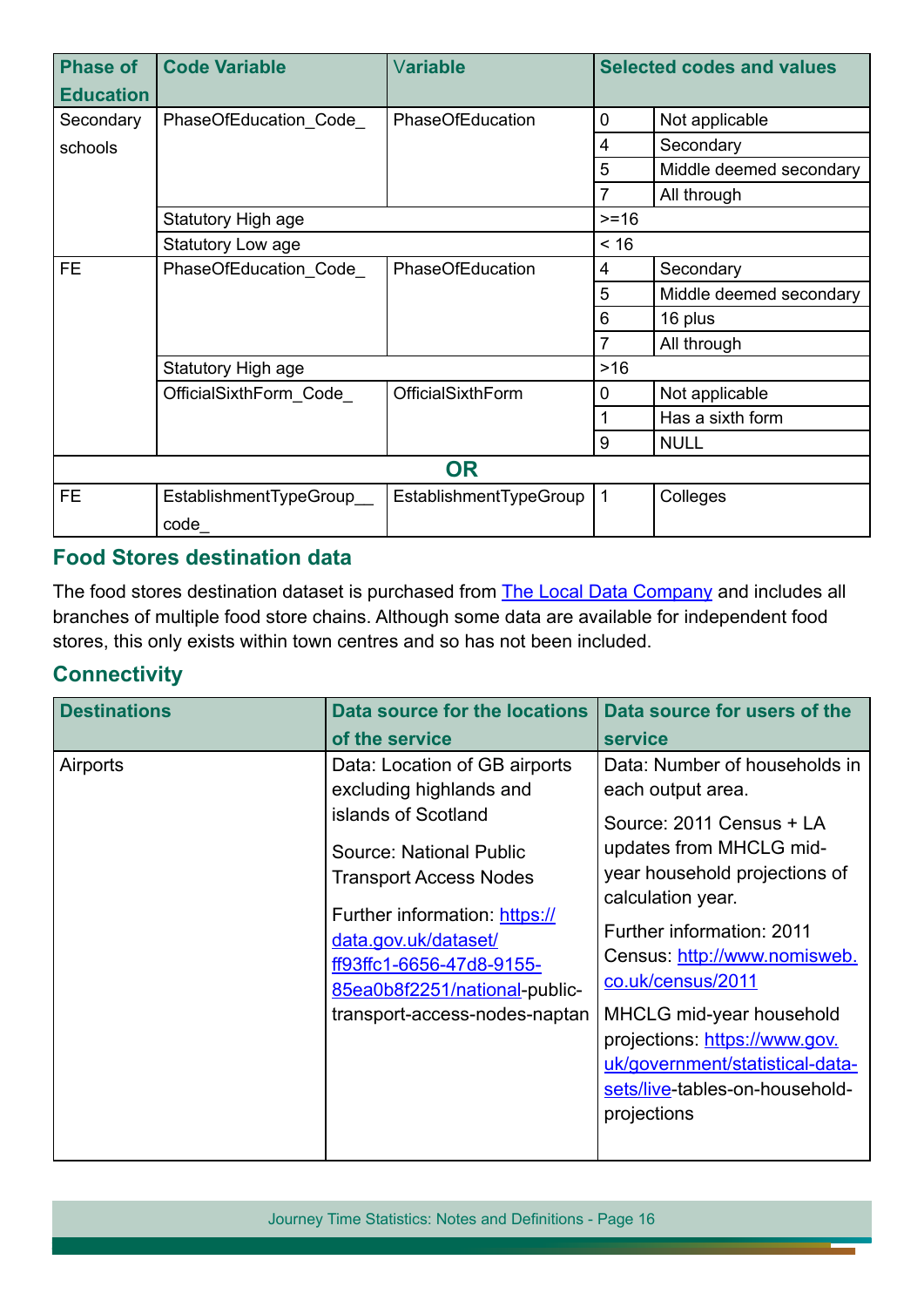| <b>Destinations</b> | <b>Data source for the locations</b>                                                                                                                                                                                                                                                                                                                                                                                                                                                       | Data source for users of the                                                                                                                                                                                                                                                                                                                                                                       |
|---------------------|--------------------------------------------------------------------------------------------------------------------------------------------------------------------------------------------------------------------------------------------------------------------------------------------------------------------------------------------------------------------------------------------------------------------------------------------------------------------------------------------|----------------------------------------------------------------------------------------------------------------------------------------------------------------------------------------------------------------------------------------------------------------------------------------------------------------------------------------------------------------------------------------------------|
|                     | of the service                                                                                                                                                                                                                                                                                                                                                                                                                                                                             | service                                                                                                                                                                                                                                                                                                                                                                                            |
| Railway stations    | Data: Location of larger<br>(category A, B and C1) rail<br>stations in GB<br>Source: Network rail<br>classification<br>Further information:<br>http://webarchive.<br>nationalarchives.gov.<br>uk/20101007153226/<br>http://www.dft.gov.uk/pgr/<br>rail/passenger/stations/<br>betterrailstations/<br>http://archive.nr.co.uk/<br>browse%20documents/<br>rus%20documents/route%20<br>utilisation%20strategies/<br>network/working%20<br>group%202%20-%20stations/<br>networkrusstations.pdf | Data: Number of households in<br>each output area.<br>Source: 2011 Census + LA<br>updates from MHCLG mid-<br>year household projections of<br>calculation year.<br>Further information: 2011<br>Census: http://www.nomisweb.<br>co.uk/census/2011<br>MHCLG mid-year household<br>projections: https://www.gov.<br>uk/government/statistical-data-<br>sets/live-tables-on-household-<br>projections |
|                     |                                                                                                                                                                                                                                                                                                                                                                                                                                                                                            |                                                                                                                                                                                                                                                                                                                                                                                                    |
|                     |                                                                                                                                                                                                                                                                                                                                                                                                                                                                                            |                                                                                                                                                                                                                                                                                                                                                                                                    |
|                     |                                                                                                                                                                                                                                                                                                                                                                                                                                                                                            |                                                                                                                                                                                                                                                                                                                                                                                                    |

#### **Transport network data**

Travellers moved between their original and their destination via one or more of the following transport networks, depending on the mode of transport being modelled. For all modes, travellers will probably also need to walk between their origin / destination and the transport network. For some short journeys, it may be quicker for travellers to walk directly to their destination, rather than using public transport at all – this is why public transport / walking results are modelled as a combined mode.

# **Public transport**

National public transport timetable data are publically available. Data for bus, local coach and other local transport services (e.g. light rail, metro, and ferry) are captured in the Traveline National Data Set (TNDS), rail timetable data are published by the Association of Train Operating Companies (ATOC), and national coach services in the National Coach Data Set (NCDS).

#### **Walk**

The walking network is represented by the road and urban path elements of the Integrated Transport Network produced by the Ordnance Survey.

# **Cycle**

The cycling network is represented by the road network including cycle paths and bridleways from the Integrated Transport Network. Cycle journeys are also allowed to use footpaths at walking pace.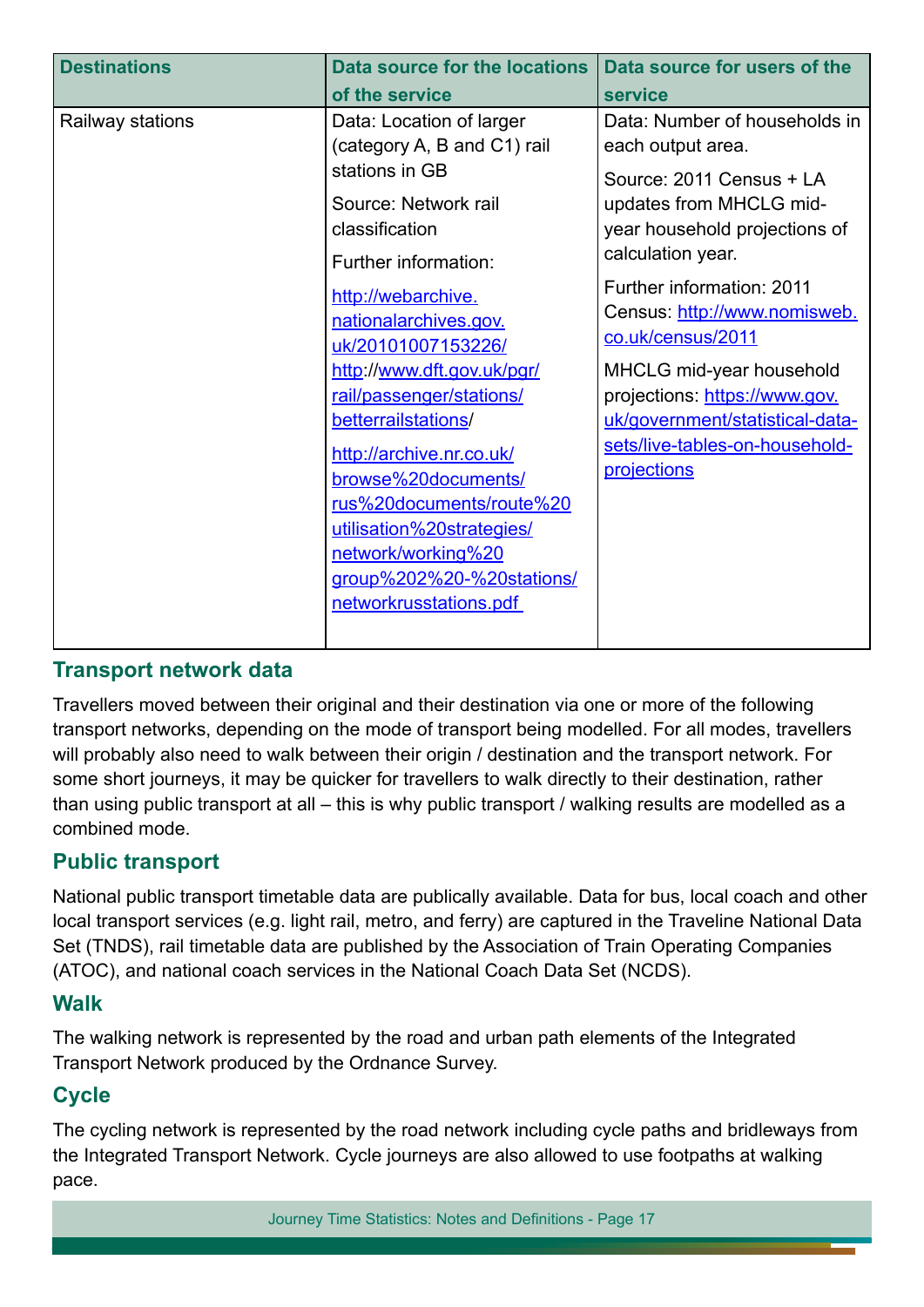# **Car**

The car network is represented by the road component of the Integrated Transport Network.

Data on actual vehicle speeds on each road network link (generally the stretch of road between 2 nodes, or junctions) is obtained from Trafficmaster Satnav devices and are used to estimate car speeds. These data are used to calculate annual average traffic speeds on each link of the road network (by direction if the link is bi-directional). These are used as the link speeds for cars in the modelling. Where the Trafficmaster sample for an individual link is too small, national averages of the same data for the particular road type are used instead. This is an innovation from 2014. Previously the sample was too small and the model reverted to default assumptions for car speed based on road type which were much higher than the Traffcmaster averages, resulting in some inconsistency in the model.

# **Outputs**

The journey time results are used to create the following indicators for publication:

| Indicator                     | <b>Description</b>                                                                                                                                                         |
|-------------------------------|----------------------------------------------------------------------------------------------------------------------------------------------------------------------------|
| Minimum journey time          | The shortest of the ten journey time results.                                                                                                                              |
| Origin indicators             | Four measures, the number of destinations (up<br>to the maximum of 10) that can be reached<br>from a given origin within 15, 30, 45 and 60<br>minutes.                     |
| <b>Destination indicators</b> | Four measures, the percentages of service<br>users within the given geographical area who<br>can access at least one service location within<br>15, 30, 45 and 60 minutes. |

Each of these indicators is calculated for each mode and each destination type, and at a number of geographical scales as follows:

- ► England
- ► Region

► Local Authorities, including London Boroughs, Metropolitan districts, Unitary authorities, Counties and non-Metropolitan districts, also Inner and Outer London and former Metropolitan counties

- ► 2011 Lower layer Super Output Area
- ► 2011 Defra Rural/Urban Classifcation

The indicators for each geography are calculated as population weighted averages. In other words, the average minimum journey time for an area, B, is:

# **mjt(B)= ∑(i=1)^n(mjt(OAi )×pop(OA\_i ))/pop(B)**

where mit(B) is the minimum journey time in area B, mit(OAi) is the minimum journey time of the ith of n output areas making up area B, and pop(B) and pop(OAi) are the user populations resident in area B and output area i respectively.